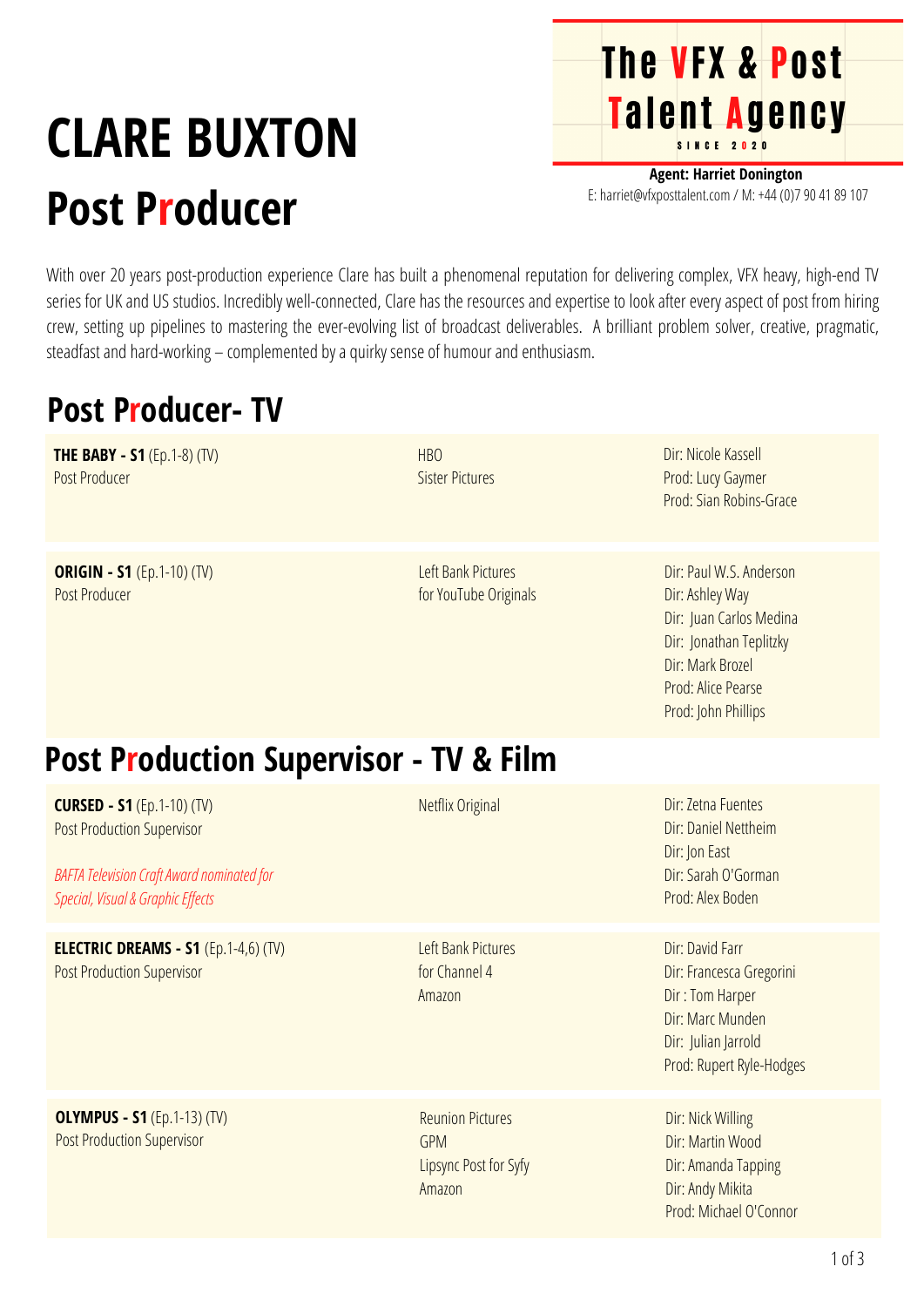| <b>CRAZYHEAD - S1</b> (Ep.1-6) (TV)<br><b>Post Production Supervisor</b>                                       | Urban Myth Films<br>for E4<br><b>Netflix</b>                 | Dir: Al Mackay<br>Dir: Declan O'Dwyer<br>Prod: Gareth Williams                                                                                                                                                                                                                                       |
|----------------------------------------------------------------------------------------------------------------|--------------------------------------------------------------|------------------------------------------------------------------------------------------------------------------------------------------------------------------------------------------------------------------------------------------------------------------------------------------------------|
| <b>ATLANTIS - S1 &amp; S2</b> (all episodes) (TV)<br><b>Post Production Supervisor</b>                         | Urban Myth Films Ltd<br>for BBC One                          | Dir: Alice Troughton (S1)<br>Dir: Declan O'Dwyer (S1 & S2)<br>Dir: Jeremy Webb (S1)<br>Dir: Justin Molotnikov (S2)<br>Dir: Lawrence Gough (S2)<br>Dir: Julian Murphy (S2)<br>Prod: Various                                                                                                           |
| <b>MERLIN - S1 to S5</b> (all episodes) (TV)<br><b>Post Production Supervisor</b>                              | <b>Shine TV Limited</b><br>for BBC One                       | Dir: James Hawes (S1)<br>Dir: Ed Fraiman (S1)<br>Dir: Jeremy Webb (S1, S2, S3)<br>Dir: David Moore (S1, S2, S3)<br>Dir: Stuart Orme (S1)<br>Dir: Metin Hüseyin (S2)<br>Dir: Alice Troughton (S2, S3, S4, S5)<br>Dir: Ashley Way (S3, S5)<br>Dir: Alex Pillai (S4)<br>Dir: Justin Molotnikov (S4, S5) |
| <b>DEMONS - S1</b> (all episodes) (TV)<br><b>Post Production Supervisor</b>                                    | <b>Shine TV Limited</b><br>for ITV                           | Dir: Tom Harper<br>Dir: Matthew Evans<br>Prod: Johnny Capps<br>Prod: Julian Murphy                                                                                                                                                                                                                   |
| <b>ROCK RIVALS - S1</b> (Ep.1-8) (TV)<br><b>Post Production Supervisor</b>                                     | <b>Shed Productions</b><br>for ITV                           | Dir: Syd Macartney<br>Dir: Farren Blackburn<br>Dir: Ian Bevitt<br>Dir: James Erskine<br>Prod: Emma Turner                                                                                                                                                                                            |
| <b>CATWALK DOGS (Film)</b><br><b>Post Production Supervisor</b>                                                | <b>Shed Productions</b><br>for ITV                           | Dir: Tim Sullivan<br>Prod: Spencer Campbell                                                                                                                                                                                                                                                          |
| PERFECT DAY: WEDDING / MILLENNIUM /<br><b>FUNERAL</b> (Film) - 3 Episodes<br><b>Post Production Supervisor</b> | <b>World Productions</b><br>for Channel 5                    | Dir: Paul Seed<br>Dir: David Richards<br>Prod: Tim Baker                                                                                                                                                                                                                                             |
| <b>OUTLAWS - S1</b> (Ep.1-12) (TV)<br><b>Post Production Supervisor</b>                                        | <b>World Productions</b><br>for BBC Two/Three                | Dir: John Alexander<br>Dir: Harry Bradbeer<br>Prod: Various                                                                                                                                                                                                                                          |
| FOOTBALLERS' WIVES - S1 to S5 (all episodes) (TV)<br><b>Post Production Supervisor</b>                         | <b>Shed Productions for ITV</b><br><b>Carlton Television</b> | Dir: Laurence Moody<br>Dir: Julie Edwards<br>Prod: Cameron Roach<br>Prod: Liz Lake                                                                                                                                                                                                                   |